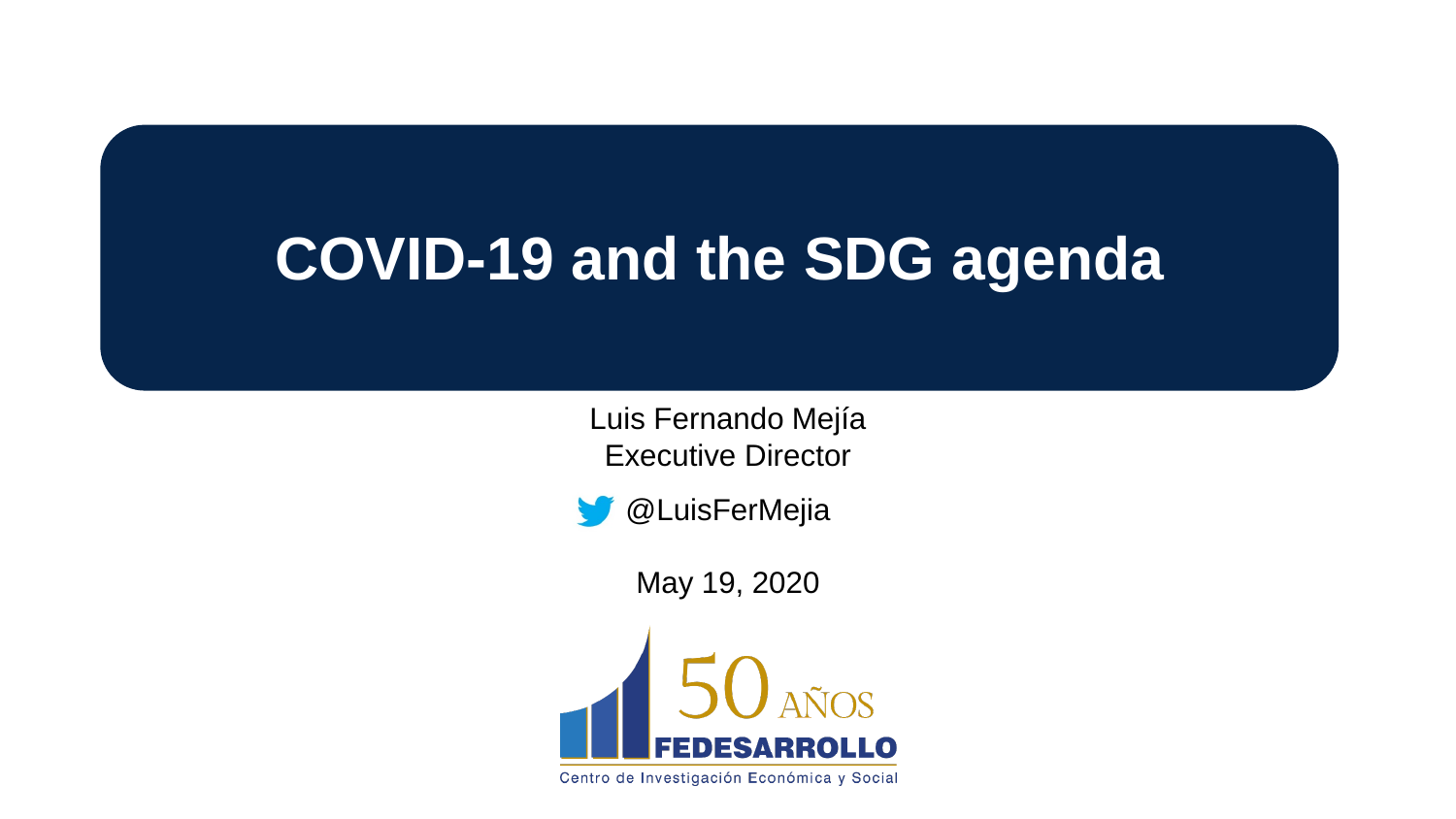### **COVID-19**

Projections for Colombia: economic contraction not seen for at least a century, unemployment rising to 20% and poverty rates surpassing 30%, reversing decades of economic and social progress.

The expansion of COVID-19 has negatively affected lives and livelihoods. But it has done so in an unequal way, hurting the poor and those more likely to return to poverty the most: those with little work protection, who earn their income in hand-to-mouth activities and are acutely affected by lockdown measures.

The country's speed of recovery will largely depend on both the depth and effectiveness of the countercyclical measures taken, so today, fiscal considerations must take a back seat.

The current situation is truly extraordinary: it is an extremely large, unexpected and temporary shock, which public finance theory shows should be financed by issuing debt. Fast and comprehensive measures to sustain economic activity and employment will lead to a quicker recovery and faster growth which implies better prospects for debt sustainability.

Olivier Blanchard has put it clearly:

- 1. "Do whatever it takes" phase.
- 2. "Oh my God what have we done" phase.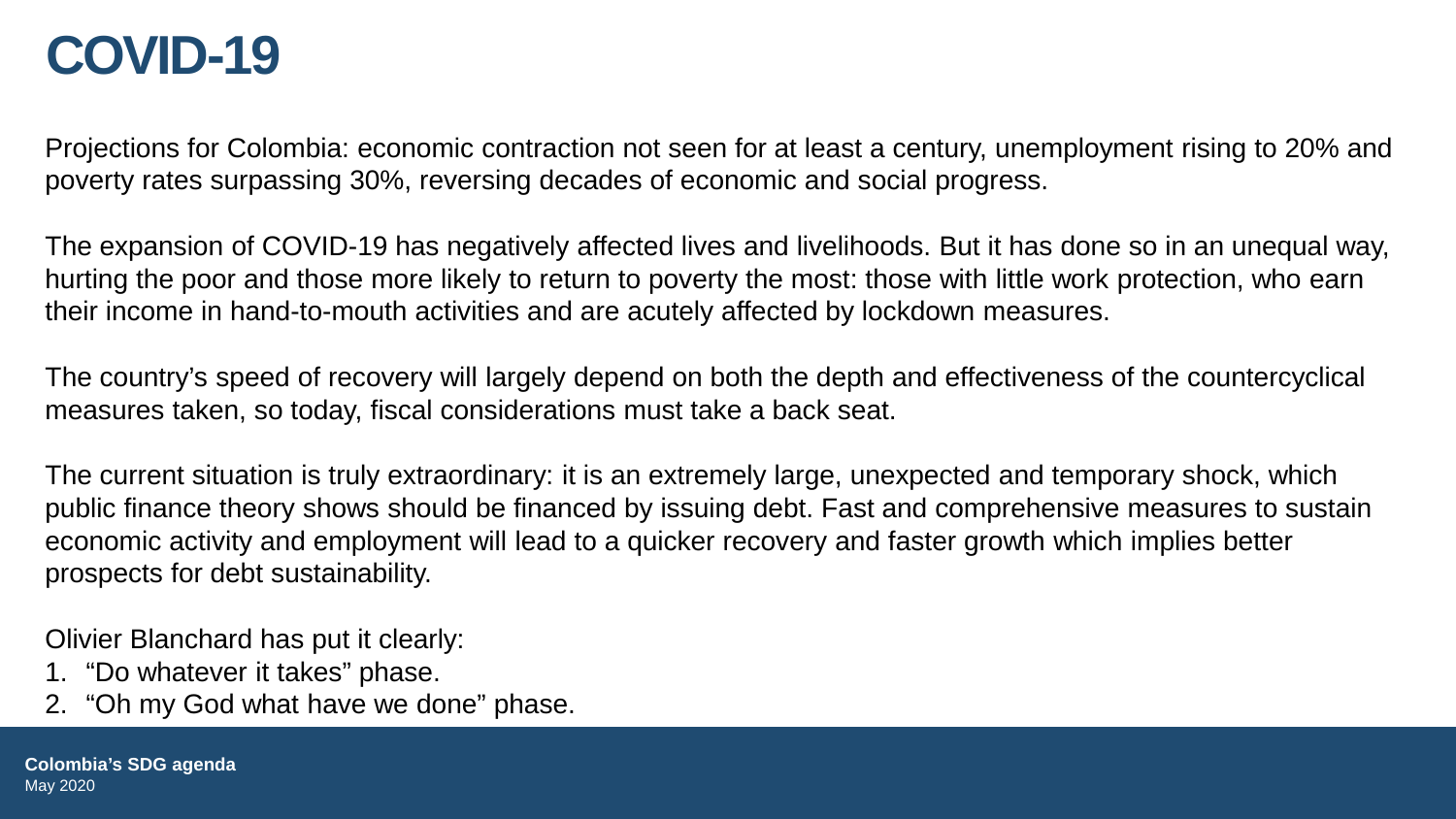### **COVID-19**

The crisis will open a window of opportunity, where hard-to-find political consensus will allow for the implementation of otherwise difficult and unpopular reforms.

- Lowering informality rates
- Broadening tax bases: Colombia currently collects 1.2% of GDP from personal income taxes, with the lowest rate starting at twice per capita income, well above OECD standards (around half of per capita income).
- Eliminate tax exemptions, both on indirect and corporate income taxes. Value-added tax exemptions are regressive.
- Reforms for increasing saving rates are also essential (financial deepening is key for the SDG agenda).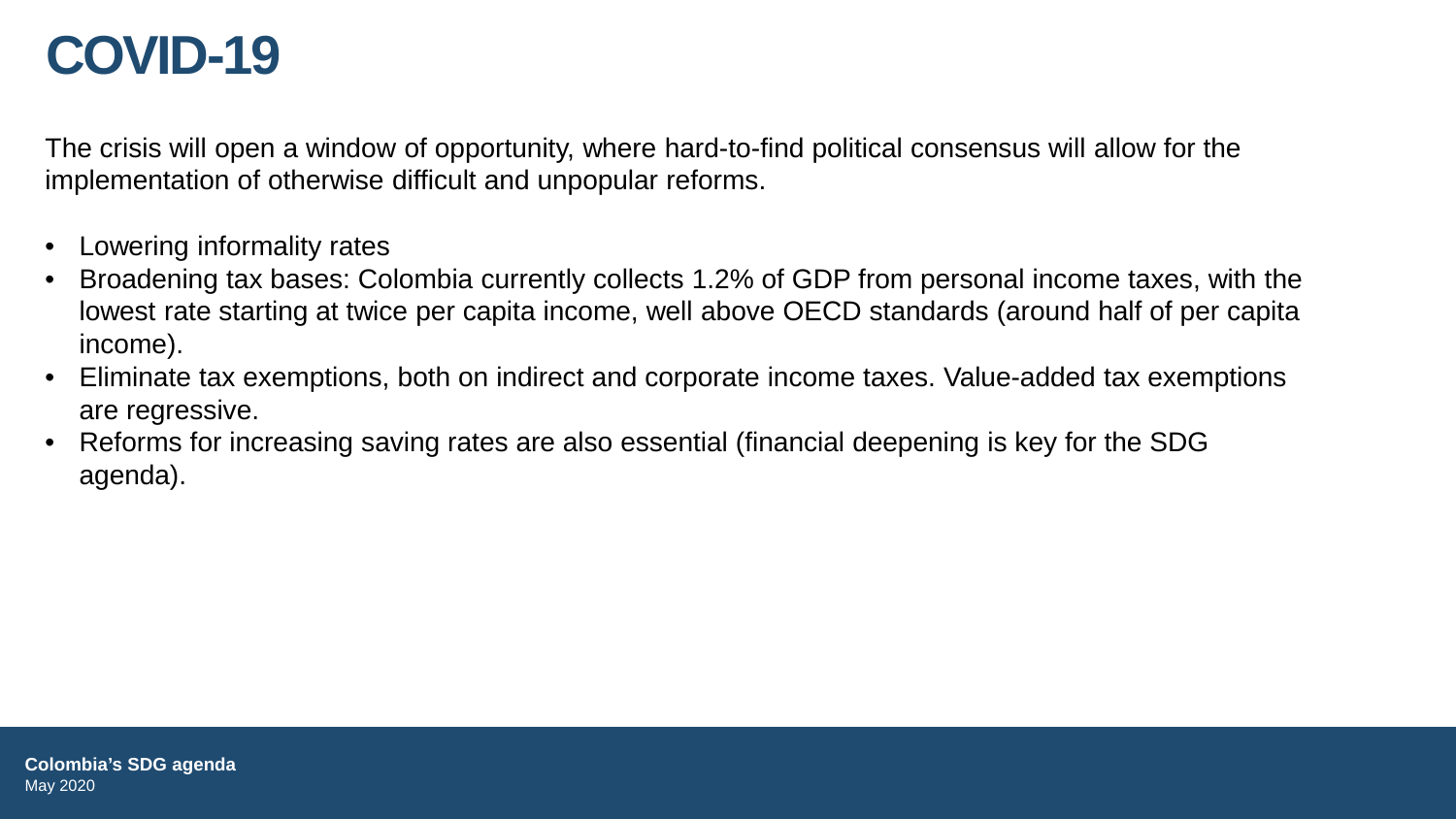# **Five key challenges to achieve the SDGs**



#### **Measurement**

Data and indicators to measure progress and follow-up.



### **Multi-stakeholder approach**

Bringing the SDGs closer to nongovernmental actors to drive action.



### **Closing gaps approach**

Closing regional, gender, and other gaps to achieve a just, equitable, tolerant, open and socially inclusive world.



### **Financing**

New financing mechanisms and pooling resources from different sources.



#### **Policy Coherence**

The integrated and transformative nature of the SDGs, requires new ways of working that transcend policy and institutional silos.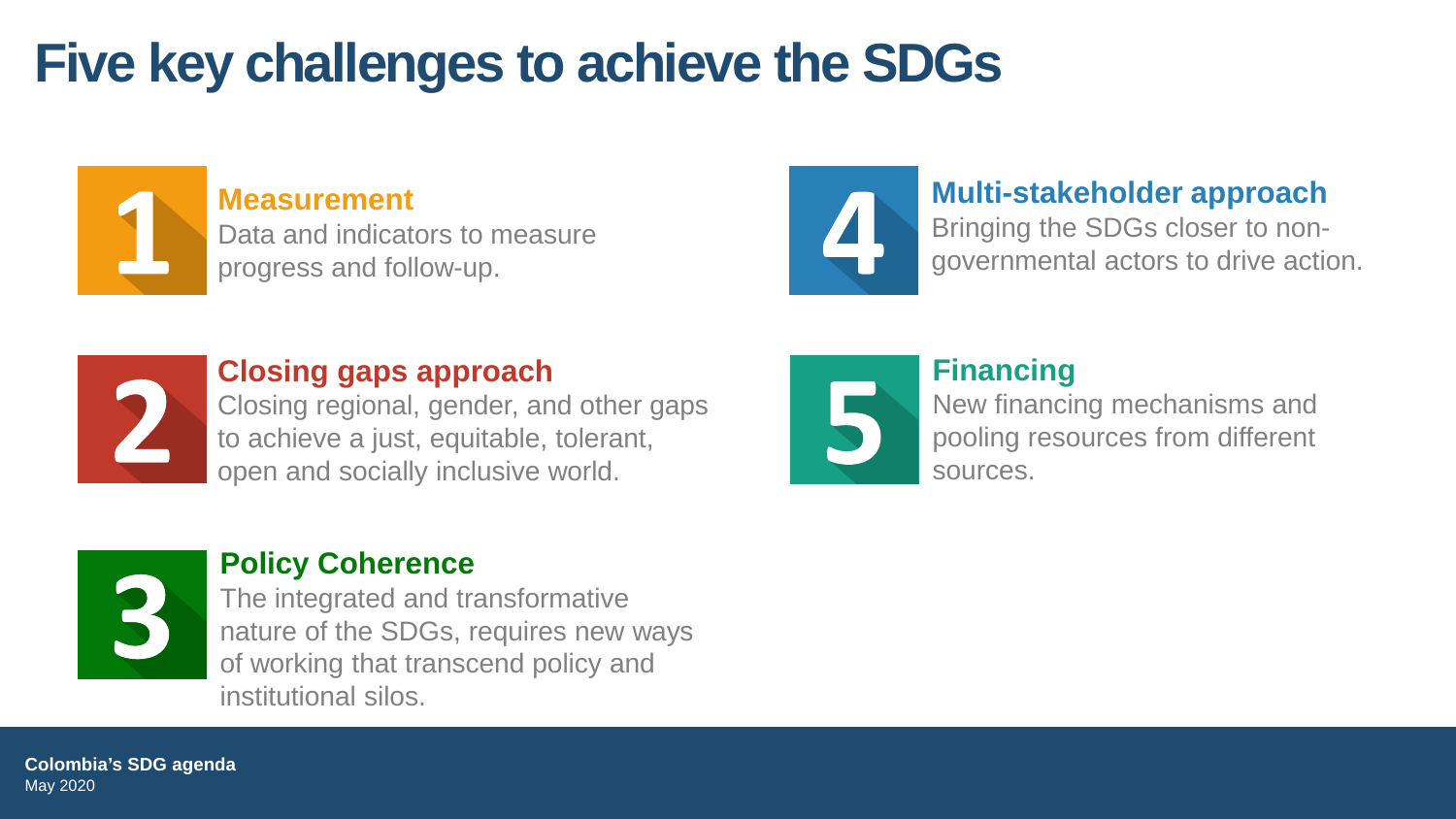### **1. Measurement: National Monitoring System**

Defined by the SDG whitepaper issued in March, 2018



\* Varies for each indicator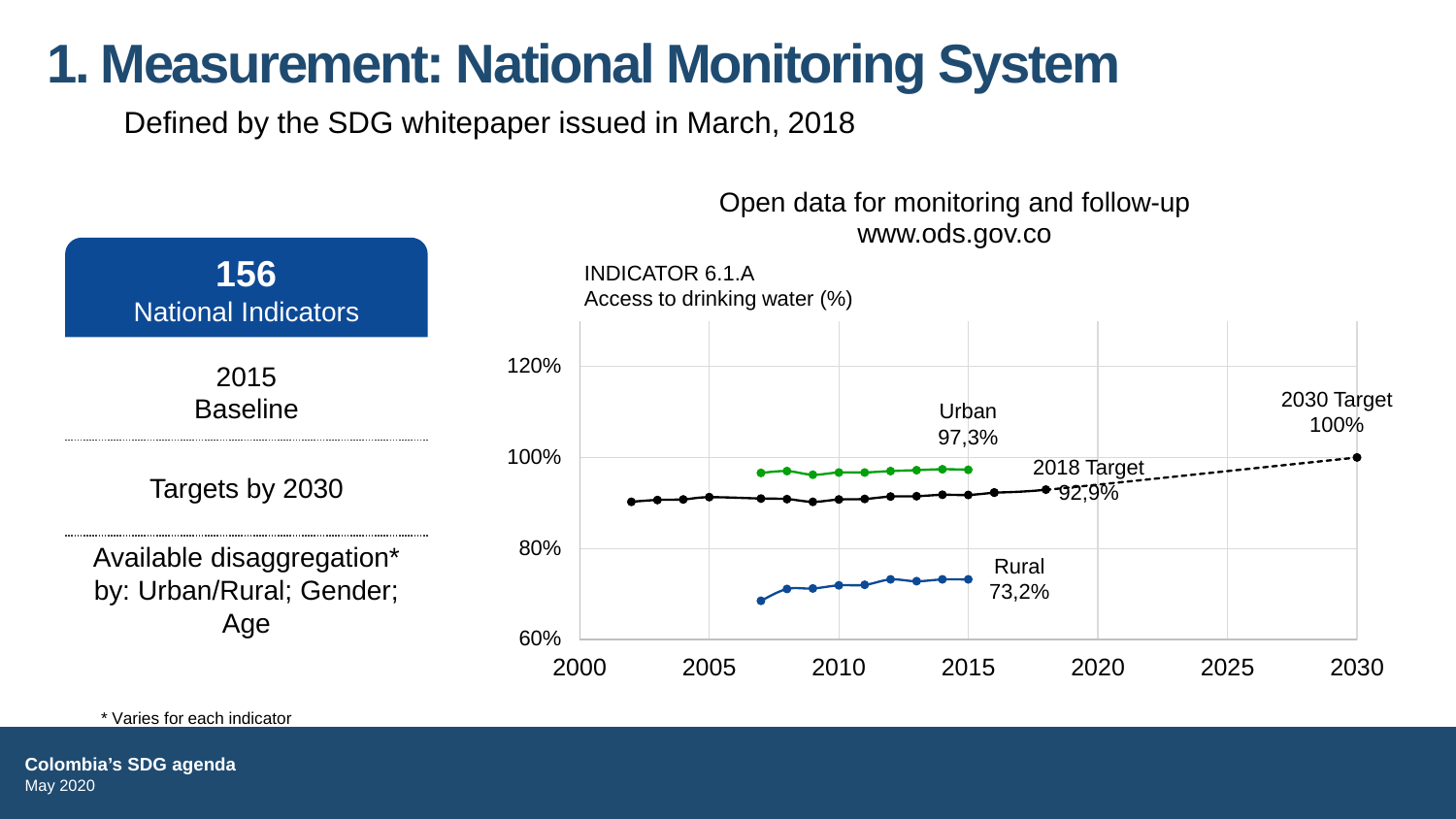# **2. Closing gaps approach: regional SDG targets**

**Access to Drinking Water (%)**



Source: DANE–GEIH. Estimation by DNP.

\*Data correspond to departments of Caquetá, Huila and Tolima (Centro Sur-Amazonía) and Meta (Llanos)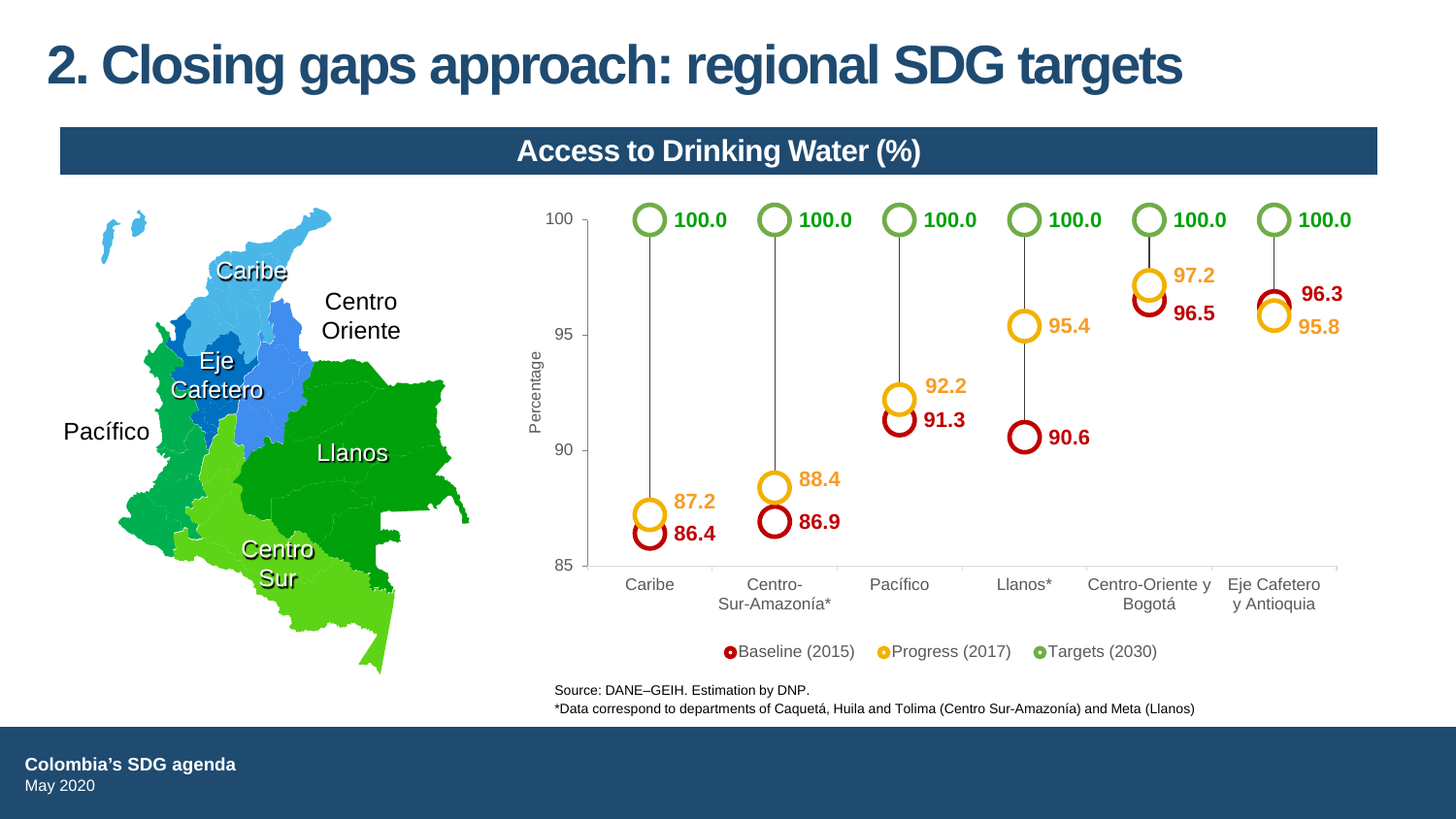### **3. Policy Coherence: Breaking Silos**



Payment for Environmental Services (PES)

Launched on May, 2017



Focus on areas historically affected by the armed conflict where **58%** of the country's **deforestation** has

happened



**1 Million** hectares under PES by 2030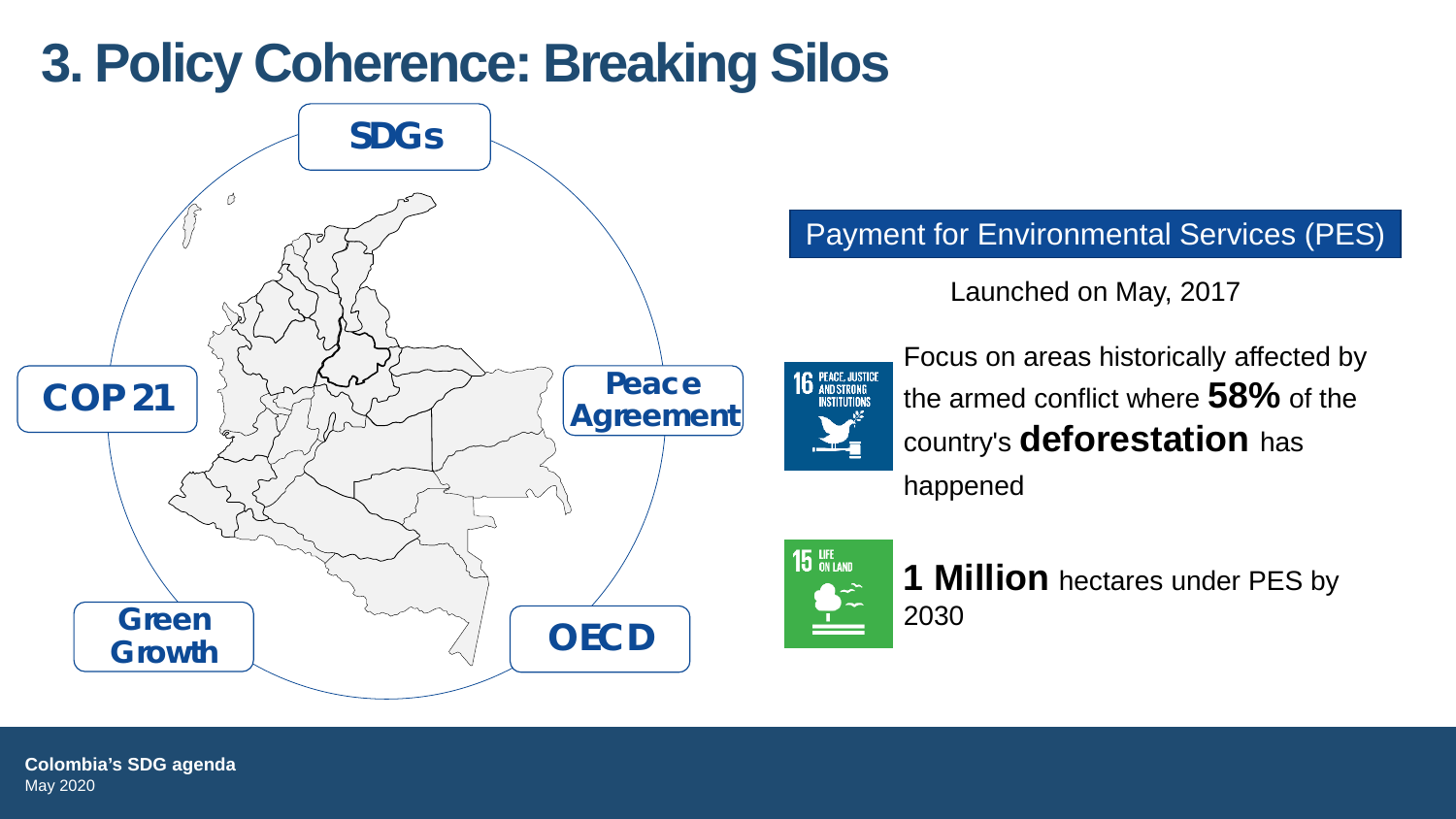### **4. Multi-stakeholder Approach**



**Colombia's SDG agenda** May 2020



Pilot project to measure the private sector contribution to the SDGs

**SDG 6.** 20% of the reporting companies carry out water reuse processes.

**SDG 12.** Recycling to produce new products grew from 20.9% in 2016 to 25.2% in 2017.



Six regional meetings to document non-governmental stakeholders' successful initiatives

**SDG 12.** Recycling as a tool to promote food security of rural communities.

**SDG 15.** Forest protection as a source of sustainable incomes for afro descendent and indigenous communities.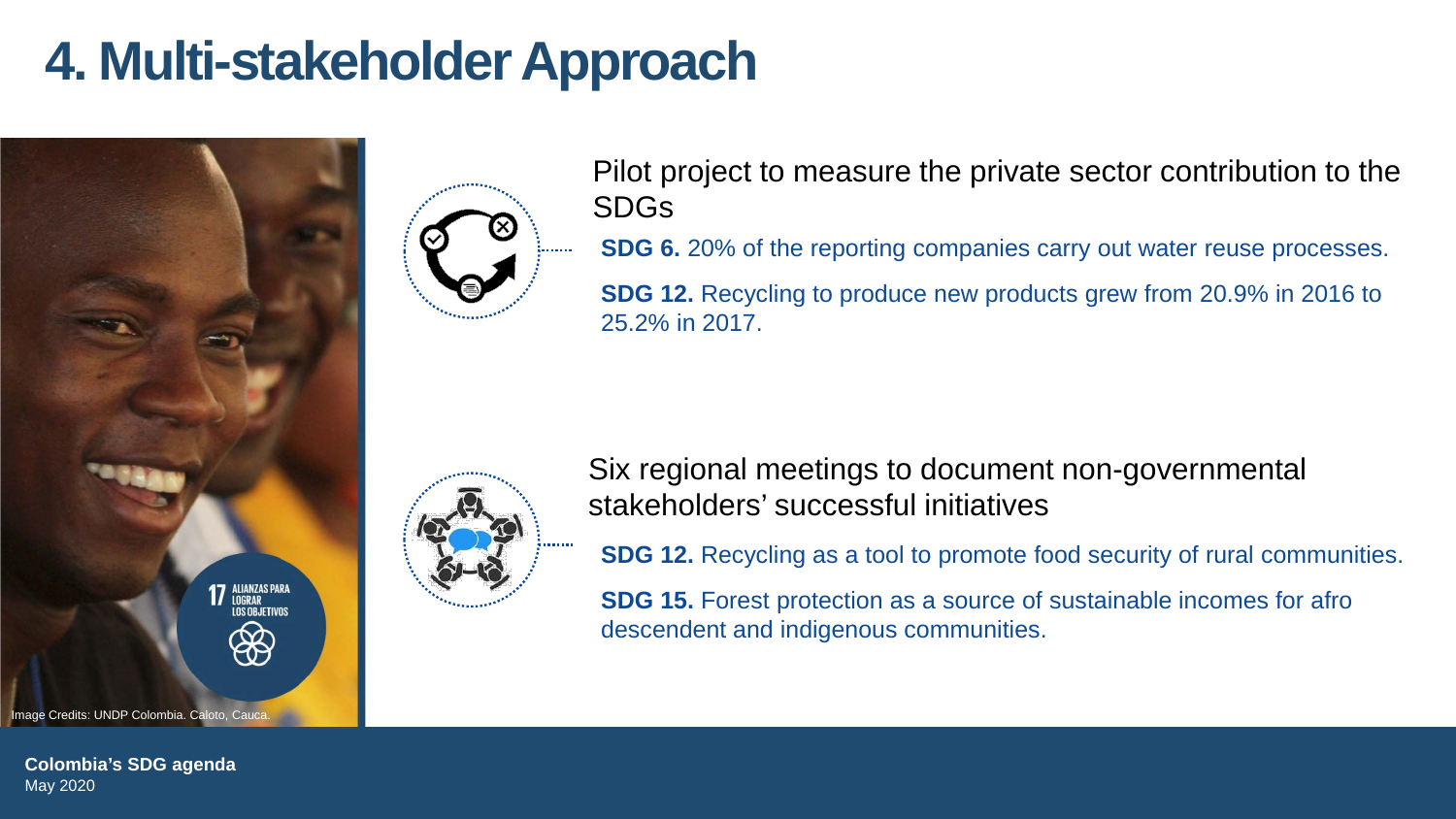# **5. Financing: Taxation Instruments**

 $\Box$ 

- USD **\$1** cent per bag
- USD **\$2** cents by 2020
- USD **\$3.7 million**  collected within its first six months
- **71%** of the households dropped their use of plastic bags by **30%.**

• USD **\$5** tax for every ton of C02 emitted

• USD \$**159 million** collected in 2017

 $CO<sub>2</sub>$ 

- Expected reduction of **4.3 million** C02 by 2030
- Carbon neutral companies are **exempted**

### **Plastic Bags Tax Carbon Tax Public Works for Taxes**

- Up to 50% of the income. tax
- **23** projects approved.
	- ⁻ Road infrastructure
	- Public education
	- Water and sanitation
	- **Energy**
- USD **\$ 73 million** will be invested in the areas most affected by the armed conflict (ZOMAC)